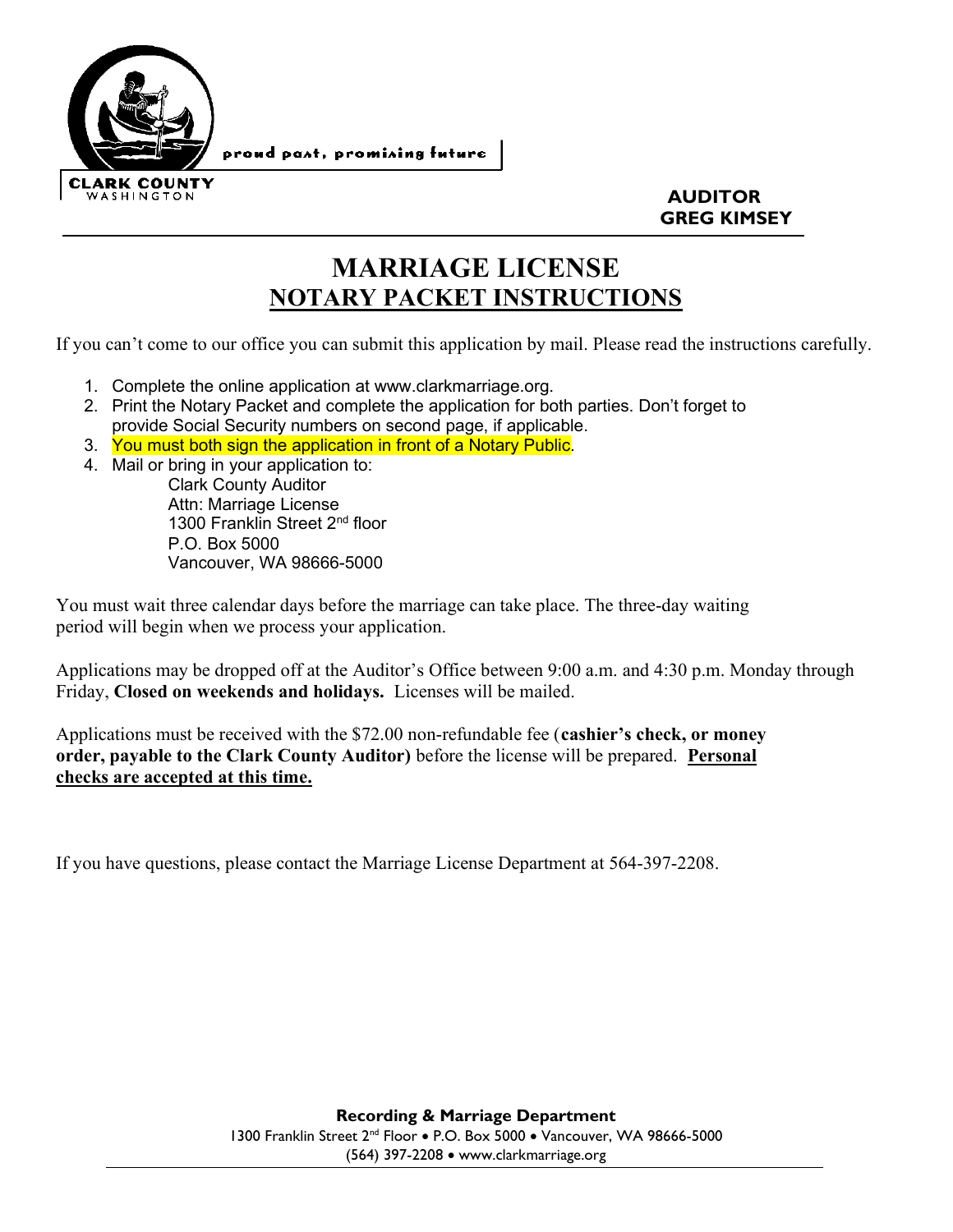### APPLICATION FOR MARRIAGE LICENSE

#### AFFIDAVIT OF PERSON A STATE OF WASHINGTON, COUNTY OF CLARK

The undersigned, do solemnly swear or affirm that the information provided herein to be true: that I do not have any contagious sexually transmitted disease, or if so, the condition is known to Person B; that I am not related to Person B; and further, that I do not currently have a spouse or a registered domestic partner other than the other party to this marriage. Marriage license is not valid for 3 days from the date of application and is void if marriage is not solemnized in the state of Washington within sixty (60) days of issuance of the license. Non-refundable fee of \$72.00 due upon receipt.

| Bride<br>Groom                         | Spouse                                    |         | Male<br>Female                                           |  |
|----------------------------------------|-------------------------------------------|---------|----------------------------------------------------------|--|
| Age                                    | Birthdate                                 |         | Birthplace                                               |  |
| Never Married                          | Divorced                                  | Widowed | Under Control of Guardian                                |  |
| Occupation                             |                                           |         | Address<br>Number and Street                             |  |
| <b>Printed Name</b><br>FULL Legal Name | Middle<br>First                           | Last    | City, State and Zip Code                                 |  |
| Signature                              |                                           |         | (place seal here)                                        |  |
|                                        | Notary Public or Deputy Auditor Signature |         | Subscribed and sworn to before me this<br>$day of$ , 20. |  |

#### AFFIDAVIT OF PERSON B

#### STATE OF WASHINGTON, COUNTY OF CLARK

The undersigned, do solemnly swear or affirm that the information provided herein to be true: that I do not have any contagious sexually transmitted disease, or if so, the condition is known to Person A; that I am not related to Person A; and further, that I do not currently have a spouse or a registered domestic partner other than the other party to this marriage. Marriage license is not valid for 3 days from the date of application and is void if marriage is not solemnized in the state of Washington within sixty (60) days of issuance of the license. Non-refundable fee of \$72.00 due upon receipt.

| Bride Groom Spouse                                                | Male Female                                                                    |  |  |  |  |
|-------------------------------------------------------------------|--------------------------------------------------------------------------------|--|--|--|--|
| Birthdate<br>Age                                                  |                                                                                |  |  |  |  |
| Never Married Divorced<br>Widowed                                 | Under Control of Guardian                                                      |  |  |  |  |
|                                                                   | Number and Street                                                              |  |  |  |  |
| <b>Printed Name</b><br>Middle<br>First<br>Last<br>FULL Legal Name | City, State and Zip Code                                                       |  |  |  |  |
|                                                                   | (place seal here)                                                              |  |  |  |  |
| Notary Public or Deputy Auditor Signature                         | Subscribed and sworn to before me this<br>$\frac{day}{dx}$ of $\frac{1}{20}$ . |  |  |  |  |
| THIS SPACE FOR AUDITOR'S OFFICE USE ONLY                          |                                                                                |  |  |  |  |
| Date of application                                               | Date License Issued                                                            |  |  |  |  |